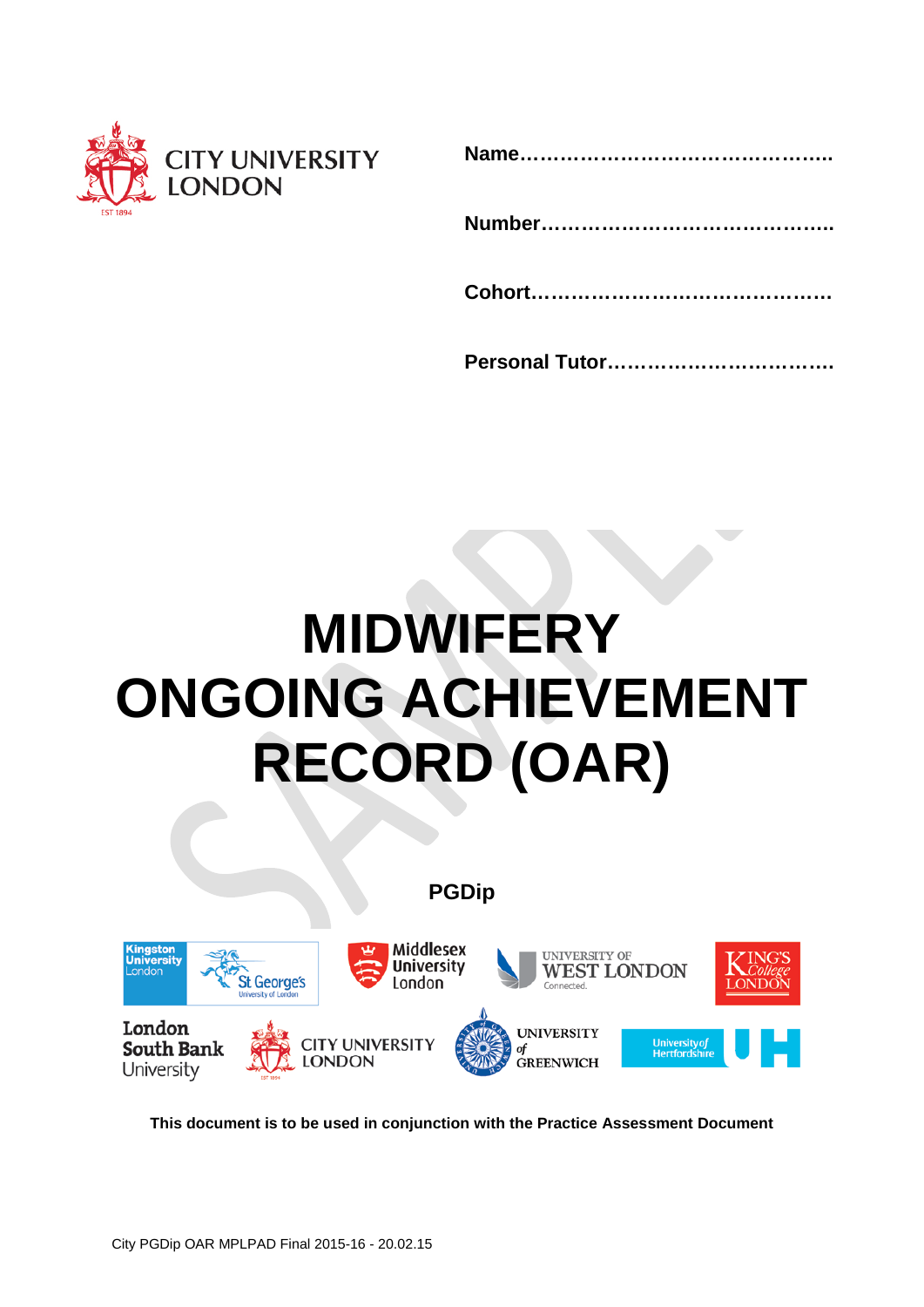| <b>Contents</b>                                         |                                           | Page |
|---------------------------------------------------------|-------------------------------------------|------|
| Guidance for using the Ongoing Achievement Record (OAR) |                                           | 3    |
| Part 1                                                  | Antenatal                                 | 4    |
|                                                         | Labour and birth                          | 5    |
|                                                         | Postnatal and neonatal                    | 6    |
|                                                         | Infant feeding                            |      |
|                                                         | Midwifery supervision                     | 8    |
|                                                         | Progression summary - Part 1              | 9    |
| Part 2                                                  | Antenatal                                 | 10   |
|                                                         | Labour and birth                          | 11   |
|                                                         | Postnatal and neonatal                    | 12   |
|                                                         | Infant feeding                            | 13   |
|                                                         | Midwifery supervision                     | 14   |
|                                                         | Progression summary - Part 2              | 15   |
| <b>Additional records</b>                               | EU requirements                           | 16   |
|                                                         | Episiotomy and suturing                   | 17   |
|                                                         | Active participation in breech births     | 18   |
|                                                         | Supporting women in a variety of settings | 19   |
|                                                         | Mandatory training                        | 20   |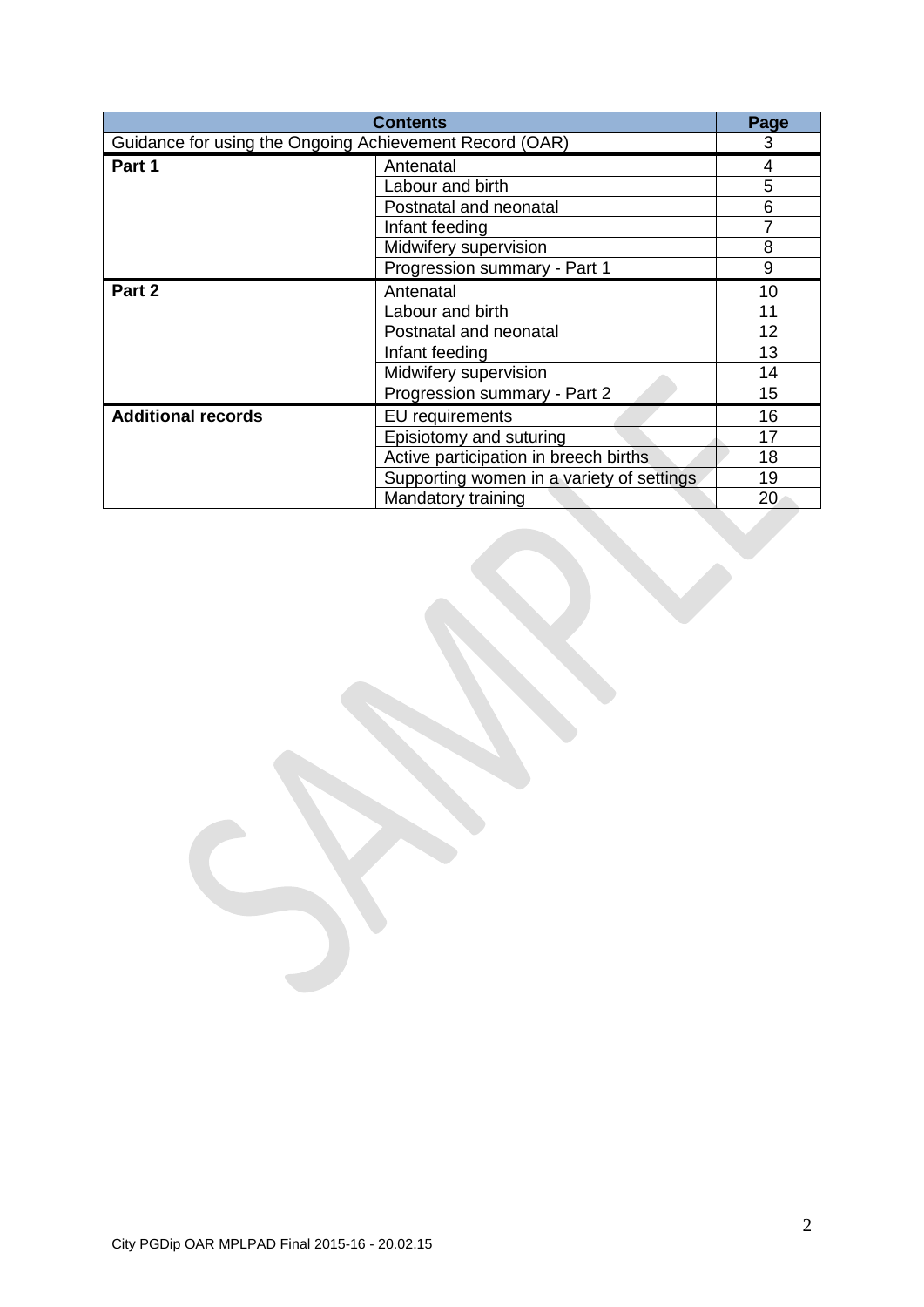# **Guidelines for completing the Ongoing Achievement Record** (**OAR)**

**Satisfactory completion of this document is a requirement of the Nursing and Midwifery Council (Standard 16, NMC Standards for pre-registration education 2009).** 

# **Students**

The Ongoing Achievement Record (OAR) summarises your achievements in each placement and, with the Practice Assessment Document (PAD), provides a comprehensive record of professional development and performance in practice.

The purpose of this document is to provide evidence from sign-off mentors regarding your progress, highlighting any areas for development throughout the programme. Your sign-off mentors must have access to this document at all times during your placement and it should be made available on request. It is your responsibility to ensure that it is completed following the summative assessment of each cluster.

# **Sign-off mentor**

This document provides other sign-off mentors and academic staff with information regarding the student's progress, and allows the identification of any areas for development highlighted in previous placements. Following the summative assessment within each cluster, the sign-off mentor should complete a summary of the practice placement in this OAR indicating any areas for development in future placements. The total numbers achieved for the EU requirements should also be inserted.

Sign-off mentors must also verify that student midwives have met the practice criteria for registration at the final progression point.

# **Academic staff**

A progression summary is completed at the end of each part to verify that a student has met the practice criteria for progression. The final grade for the practice assessment document is calculated by inserting the appropriate numerical value for the descriptor awarded in each cluster, adding the four totals together and dividing by four. This number is then translated into the grade according to the university grade descriptors.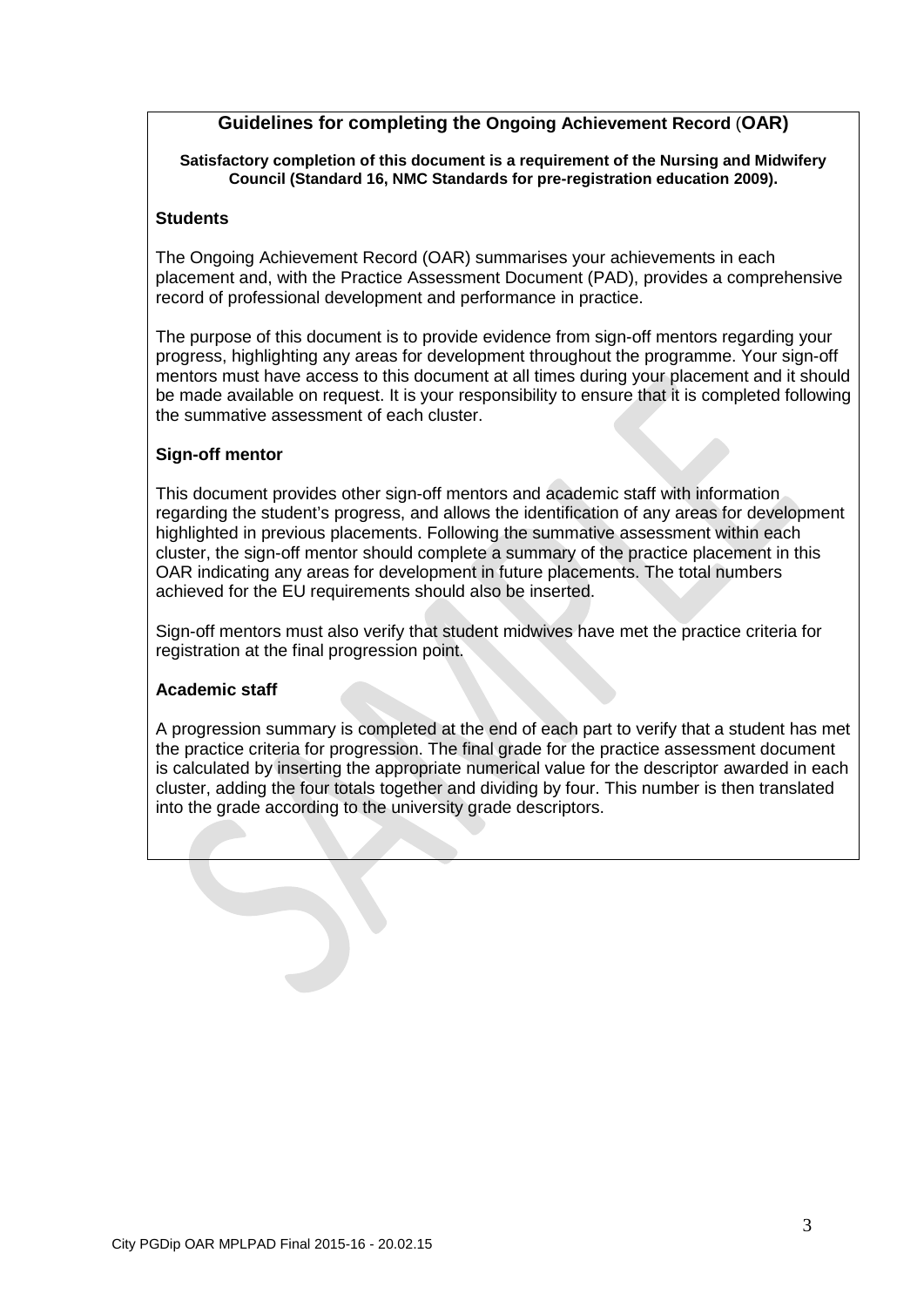# **Part 1 – Antenatal To be completed by the sign-off mentor**

**Antenatal competencies completed in the following practice areas:** 

| Summary of the student's strengths and areas for further development   |               |
|------------------------------------------------------------------------|---------------|
|                                                                        |               |
| <b>Descriptor awarded:</b>                                             |               |
| Has the student achieved the professional values?                      | YES/NO        |
| Has the student achieved all the antenatal competencies?               | <b>YES/NO</b> |
| Has the student achieved their agreed learning needs identified at the |               |

Has the student achieved their agreed learning needs identified at the formative review? YES/NO

Was an Action Plan required? YES/NO

| Number of antenatal assessments undertaken: |  |
|---------------------------------------------|--|
|---------------------------------------------|--|

| Student signature:                | Date: |
|-----------------------------------|-------|
| Sign-off mentor name (print):     |       |
| <b>Sign-off mentor signature:</b> | Date: |

| Academic representative comments/review of the PAD document<br>(e.g. personal tutor/link lecturer) |       |
|----------------------------------------------------------------------------------------------------|-------|
|                                                                                                    |       |
|                                                                                                    |       |
| Name (print) and signature:                                                                        | Date: |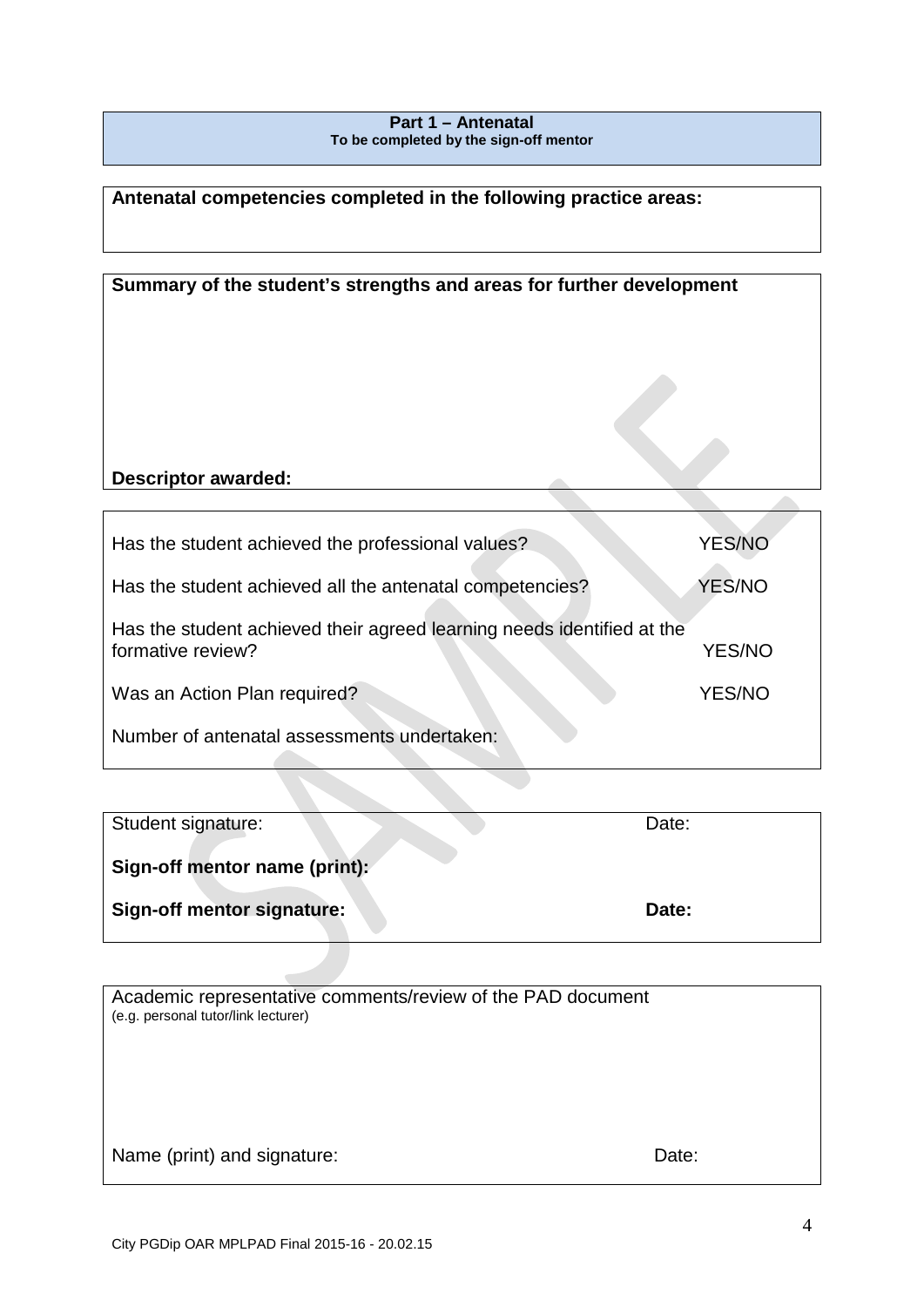# **Part 1 – Labour and birth To be completed by the sign-off mentor**

# **Labour and birth competencies completed in the following practice areas:**

| Summary of the student's strengths and areas for further development |               |
|----------------------------------------------------------------------|---------------|
|                                                                      |               |
| <b>Descriptor awarded:</b>                                           |               |
| Has the student achieved the professional values?                    | <b>YES/NO</b> |
| Has the student achieved all the labour and birth competencies?      | <b>YES/NO</b> |

Has the student achieved their agreed learning needs identified at the formative review? YES/NO

Was an Action Plan required? YES/NO

Number of births personally facilitated:

| Student signature:            | Date: |
|-------------------------------|-------|
| Sign-off mentor name (print): |       |
| Sign-off mentor signature:    | Date: |

Academic representative comments/review of the PAD document (e.g. personal tutor/link lecturer)

| Name (print) and signature: | Date: |
|-----------------------------|-------|
|-----------------------------|-------|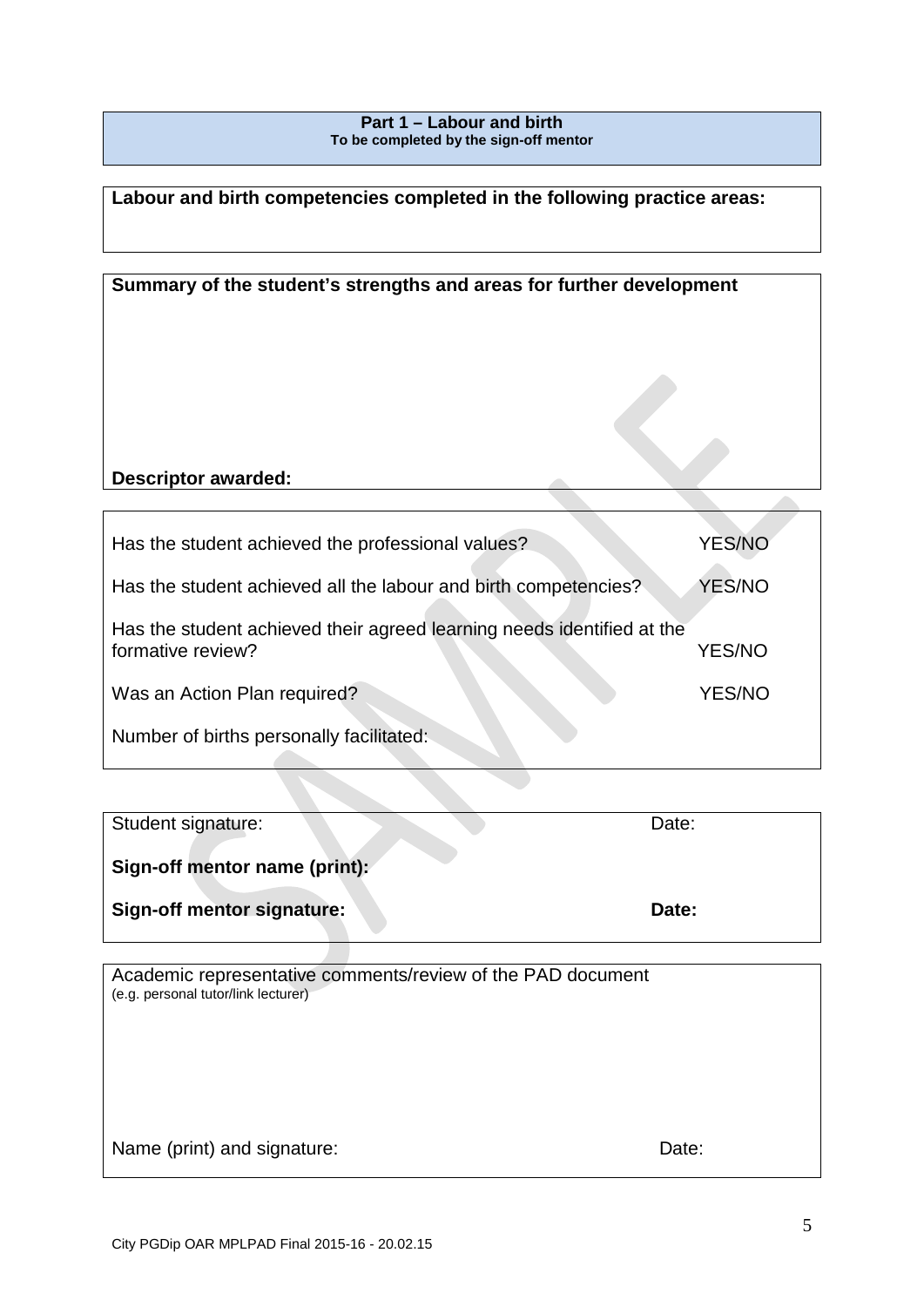# **Part 1 – Postnatal and neonatal To be completed by the sign-off mentor**

**Postnatal and neonatal competencies completed in the following practice areas:** 

| Summary of the student's strengths and areas for further development                        |               |  |
|---------------------------------------------------------------------------------------------|---------------|--|
|                                                                                             |               |  |
|                                                                                             |               |  |
|                                                                                             |               |  |
| <b>Descriptor awarded:</b>                                                                  |               |  |
|                                                                                             |               |  |
| Has the student achieved the professional values?                                           | <b>YES/NO</b> |  |
| Has the student achieved all the postnatal and neonatal competencies? YES/NO                |               |  |
| Has the student achieved their agreed learning needs identified at the<br>formative review? | <b>YES/NO</b> |  |
| Was an Action Plan required?                                                                | <b>YES/NO</b> |  |
| Number of postnatal assessments undertaken:                                                 |               |  |
| Number of neonatal assessments undertaken:                                                  |               |  |
|                                                                                             |               |  |

| Student signature:            | Date: |
|-------------------------------|-------|
| Sign-off mentor name (print): |       |
| Sign-off mentor signature:    | Date: |

Academic representative comments/review of the PAD document (e.g. personal tutor/link lecturer)

Name and (print) signature: Date: Date:

**Contract Contract**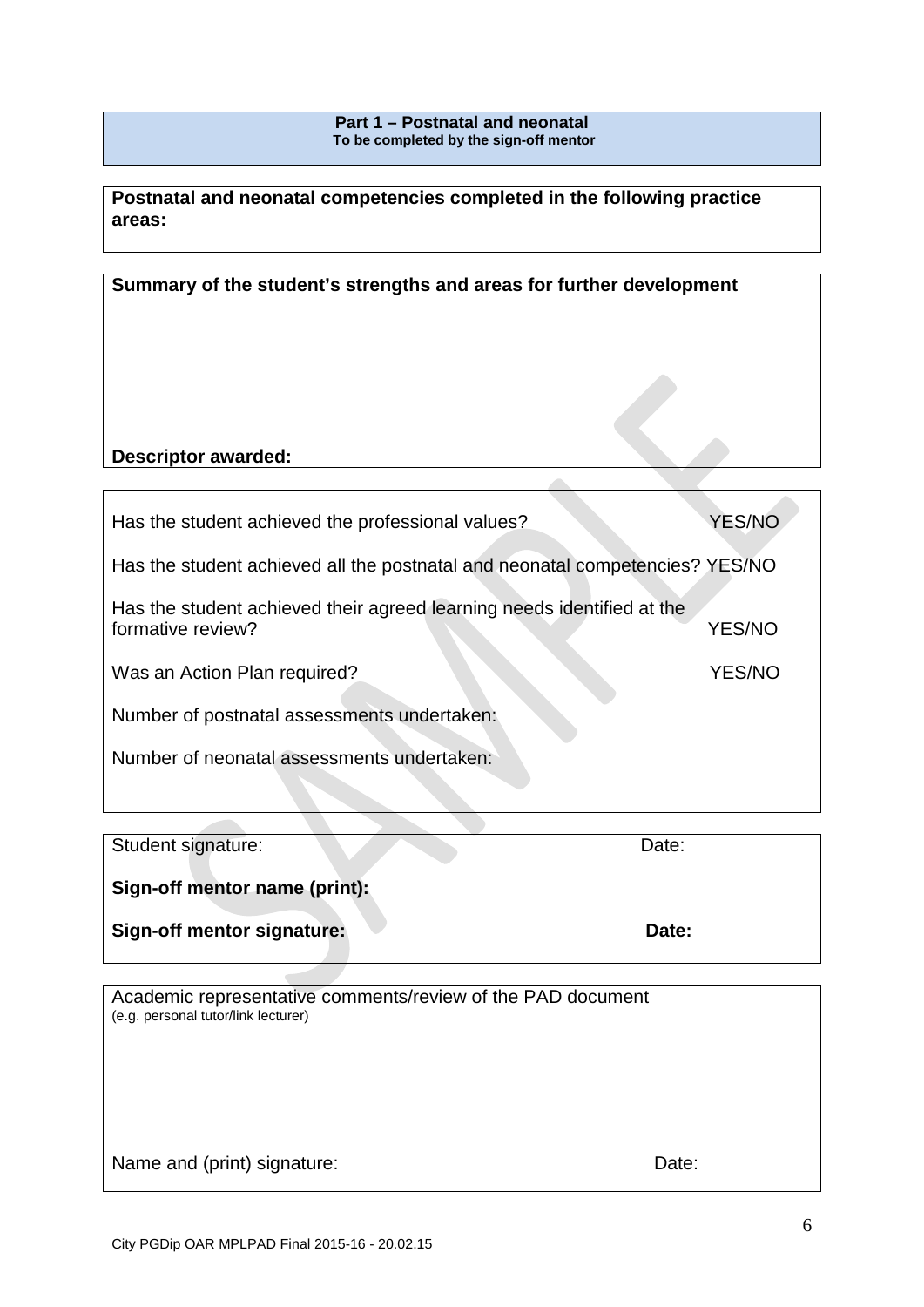# **Part 1 – Infant feeding To be completed by the sign-off mentor**

**Infant feeding competencies completed in the following practice areas:** 

| Summary of the student's strengths and areas for further development                        |               |
|---------------------------------------------------------------------------------------------|---------------|
| <b>Descriptor awarded:</b>                                                                  |               |
|                                                                                             |               |
| Has the student achieved the professional values?                                           | YES/NO        |
| Has the student achieved all the infant feeding competencies?                               | <b>YES/NO</b> |
| Has the student achieved their agreed learning needs identified at the<br>formative review? | YES/NO        |
| Was an Action Plan required?                                                                | <b>YES/NO</b> |

| Student signature:            | Date: |
|-------------------------------|-------|
| Sign-off mentor name (print): |       |
| Sign-off mentor signature:    | Date: |

**Contract** 

| Academic representative comments/review of the PAD document<br>(e.g. personal tutor/link lecturer) |       |
|----------------------------------------------------------------------------------------------------|-------|
| Name (print) and signature:                                                                        | Date: |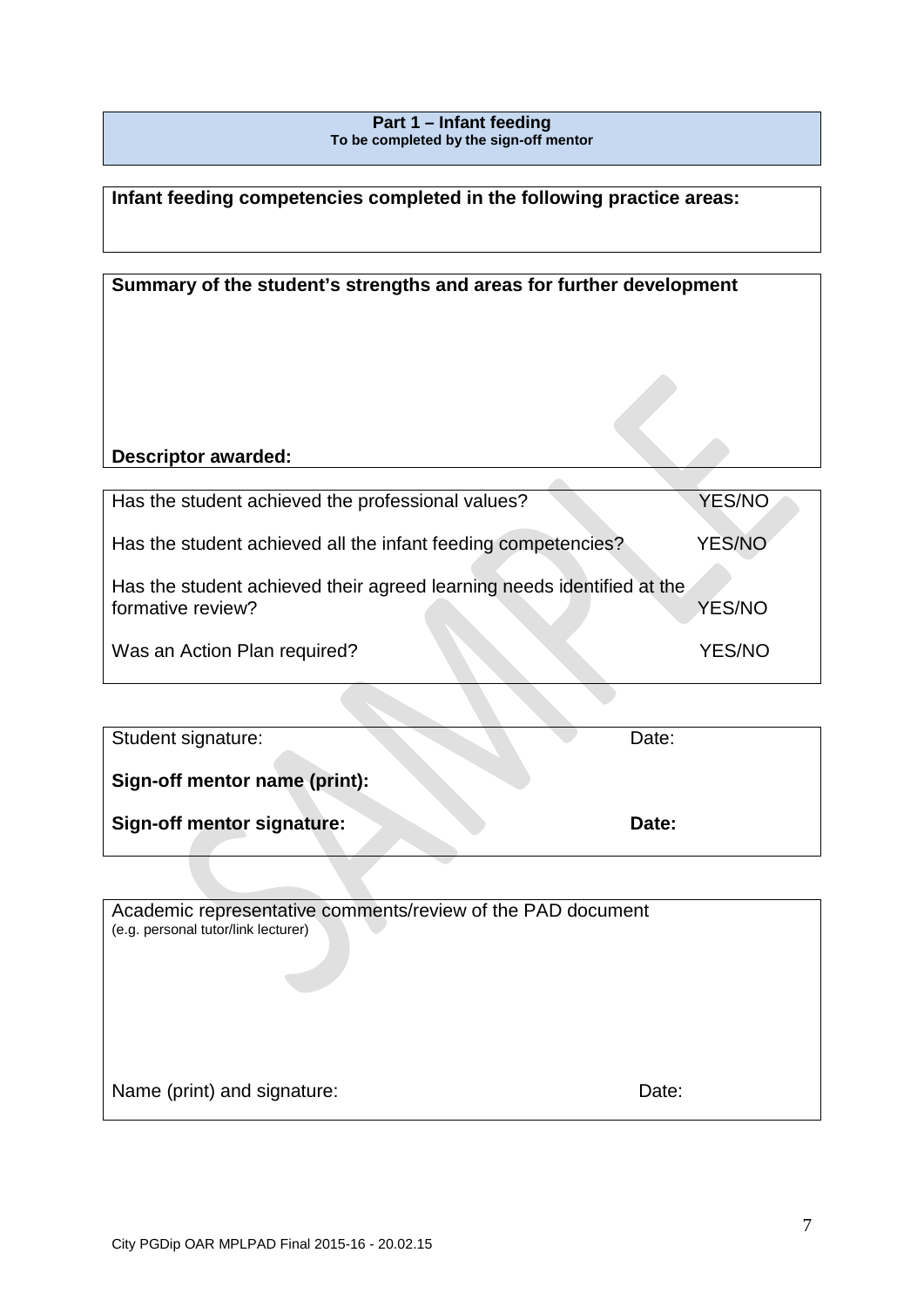# **Midwifery Supervision To be completed by the student and their named Supervisor of Midwives**

| Name of Supervisor of Midwives:                                                                                       |      |
|-----------------------------------------------------------------------------------------------------------------------|------|
| Contact details:                                                                                                      |      |
|                                                                                                                       |      |
| Summary of initial discussion with Supervisor of Midwives regarding the role and purpose<br>of midwifery supervision: |      |
|                                                                                                                       |      |
|                                                                                                                       |      |
|                                                                                                                       |      |
|                                                                                                                       |      |
|                                                                                                                       |      |
|                                                                                                                       | Date |
|                                                                                                                       | Date |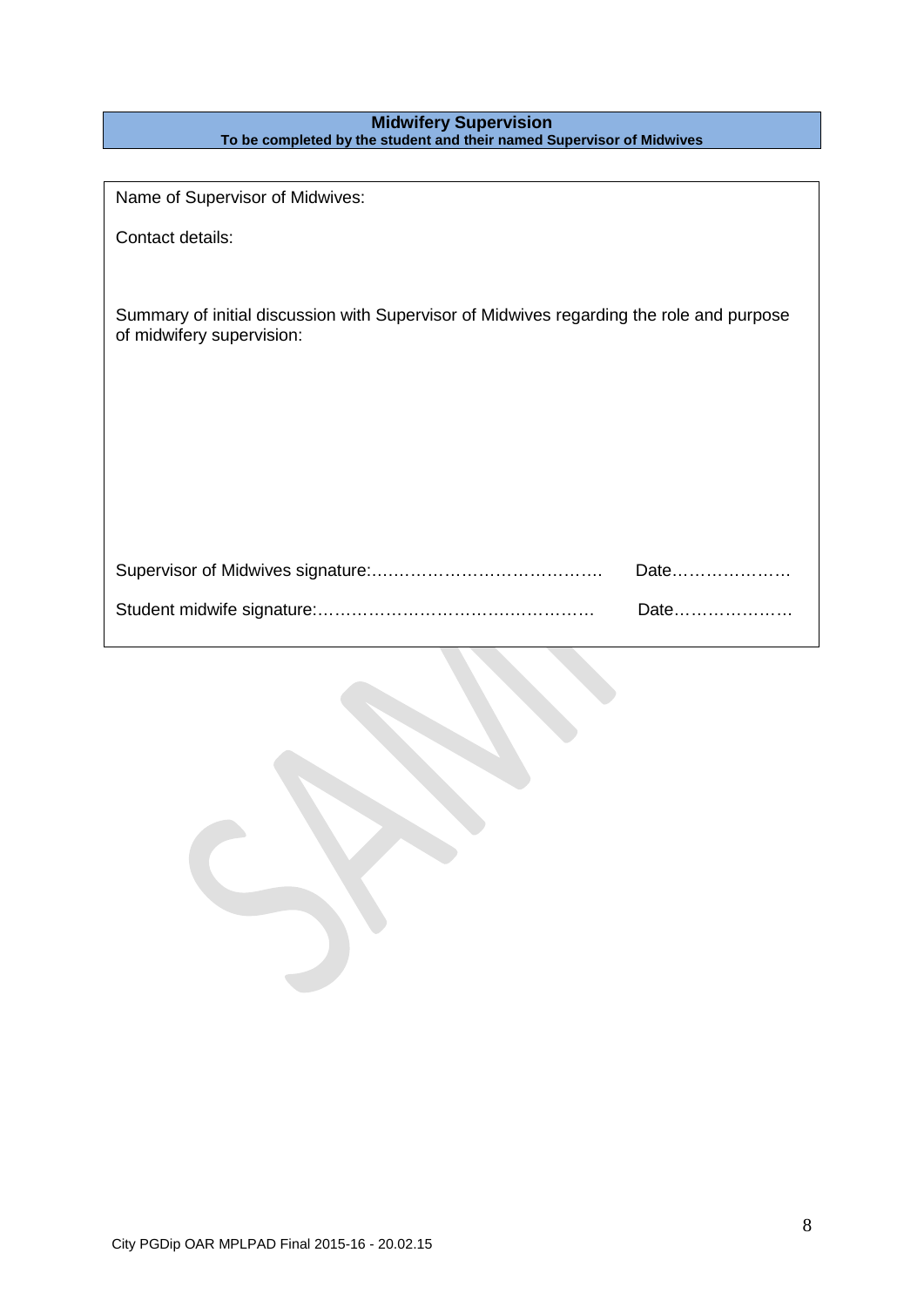# **Progression summary Part 1**

# **Student ID:**

To be completed by the academic representative on completion (e.g. personal tutor/link lecturer)

| <b>Cluster</b>                                                 | <b>Descriptor</b><br>awarded | <b>Equivalent</b><br>mark | <b>Total of EU</b><br>requirements<br>recorded    | <b>Action plan</b><br>required at<br>formative<br>review? |
|----------------------------------------------------------------|------------------------------|---------------------------|---------------------------------------------------|-----------------------------------------------------------|
| Antenatal                                                      |                              |                           |                                                   | Yes / No                                                  |
| Labour and birth                                               |                              |                           | <b>Births</b><br>Care in<br>facilitated<br>labour | Yes / No                                                  |
| Postnatal and<br>neonatal                                      |                              |                           | Postnatal<br>Neonatal                             | Yes / No                                                  |
| Infant feeding                                                 |                              |                           |                                                   | Yes / No                                                  |
| <b>Medicines</b><br>management                                 | Pass / Fail                  |                           |                                                   |                                                           |
| <b>Overall mark</b><br>(all 4 marks added and<br>divided by 4) |                              |                           |                                                   |                                                           |
| <b>Equivalent</b><br>grade                                     |                              |                           |                                                   |                                                           |

Have all descriptors been awarded by a sign-off mentor with 'live' status: YES / NO

Number of practice hours recorded

Number of hours outstanding from sickness/absence

# **Student progression to Part 2: YES / NO**

Comments:

Signature...............................................

Name................................................... Date............................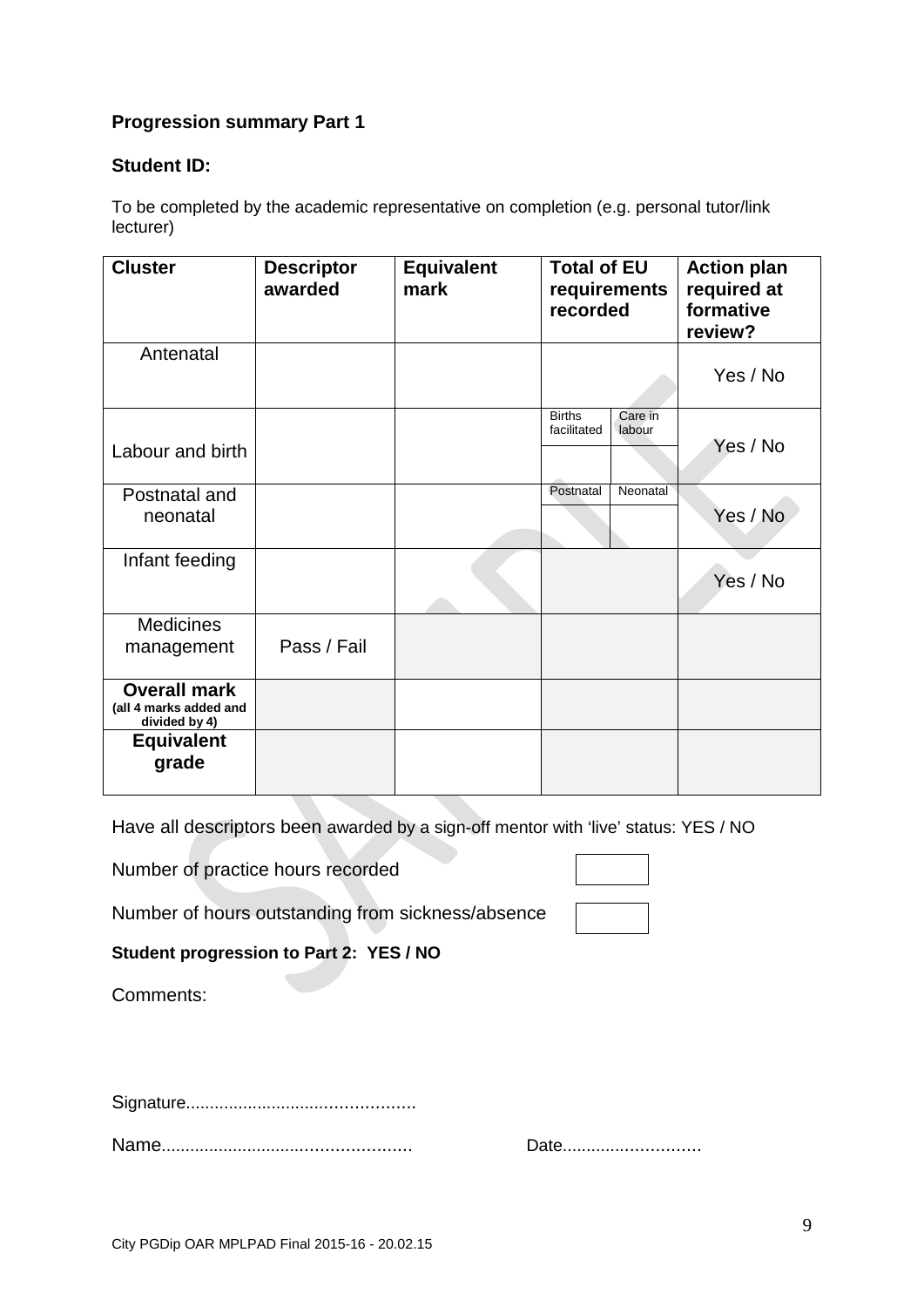# **Part 2 – Antenatal To be completed by the sign-off mentor**

**Antenatal competencies completed in the following practice areas:** 

| Summary of the student's strengths and areas for further development                        |               |
|---------------------------------------------------------------------------------------------|---------------|
| Descriptor awarded:                                                                         |               |
| Has the student achieved the professional values?                                           | <b>YES/NO</b> |
| Has the student achieved all the antenatal competencies?                                    | YES/NO        |
| Has the student achieved their agreed learning needs identified at the<br>formative review? | <b>YES/NO</b> |
| Was an Action Plan required?                                                                | <b>YES/NO</b> |
| Number of antenatal assessments undertaken:                                                 |               |

| Student signature:                                                                                                   | Date:  |
|----------------------------------------------------------------------------------------------------------------------|--------|
| The student has reached the required standard for entry to the<br>NMC register in relation to antenatal competencies | YES/NO |
| Sign-off mentor name (print):                                                                                        |        |
| Sign-off mentor signature:                                                                                           | Date:  |
|                                                                                                                      |        |

| Academic representative comments/review of the PAD document<br>(e.g. personal tutor/link lecturer) |       |
|----------------------------------------------------------------------------------------------------|-------|
|                                                                                                    |       |
|                                                                                                    |       |
|                                                                                                    |       |
|                                                                                                    |       |
|                                                                                                    |       |
|                                                                                                    |       |
| Name (print) and signature:                                                                        | Date: |
|                                                                                                    |       |

 $\overline{1}$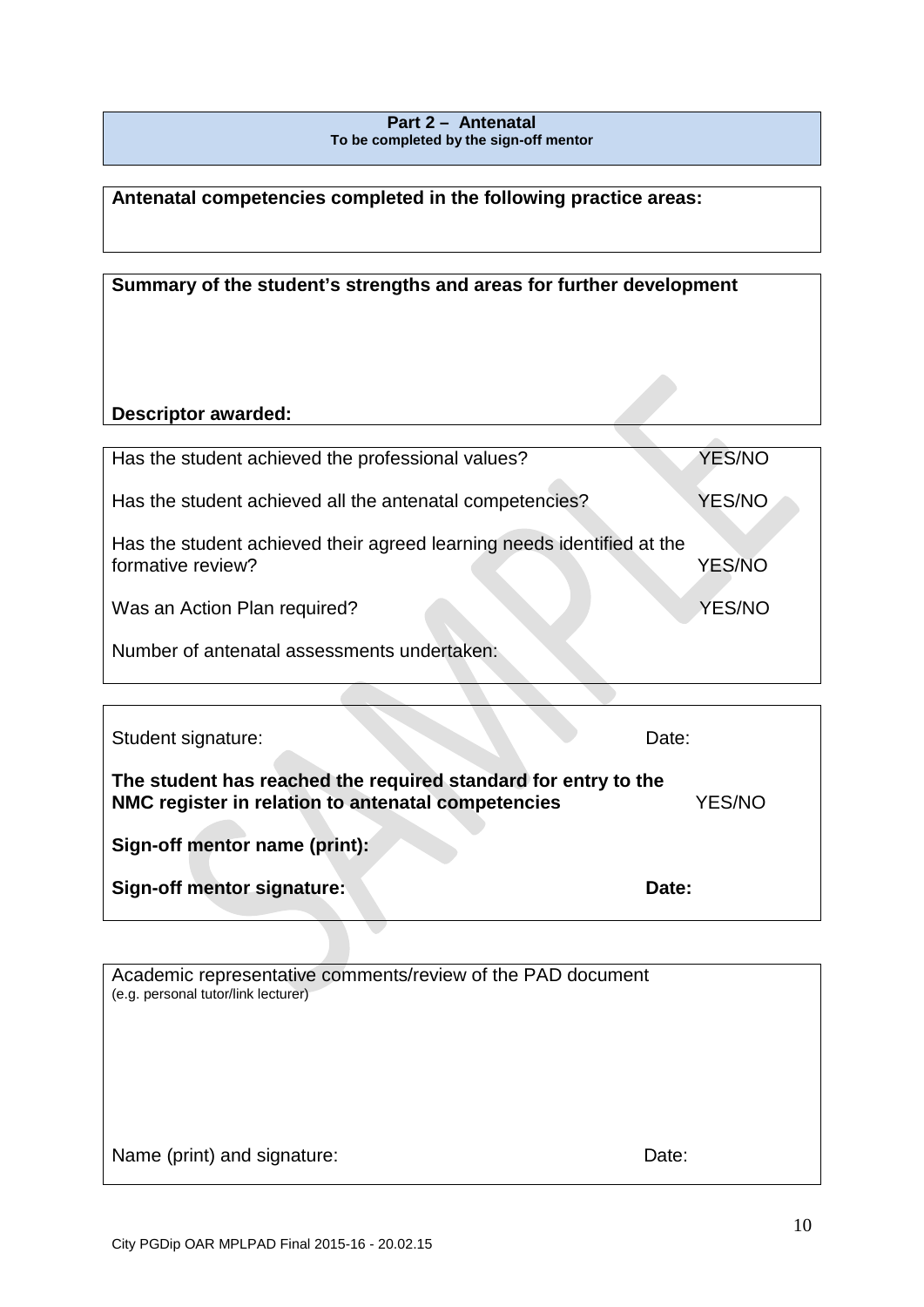# **Part 2– Labour and birth To be completed by the sign-off mentor**

# **Labour and birth competencies completed in the following practice areas:**

| Summary of the student's strengths and areas for further development                        |               |  |
|---------------------------------------------------------------------------------------------|---------------|--|
| <b>Descriptor awarded:</b>                                                                  |               |  |
| Has the student achieved the professional values?                                           | <b>YES/NO</b> |  |
| Has the student achieved all the labour and birth competencies?                             | YES/NO        |  |
| Has the student achieved their agreed learning needs identified at the<br>formative review? | <b>YES/NO</b> |  |
| Was an Action Plan required?                                                                | YES/NO        |  |
| Number of births personally facilitated:                                                    |               |  |

| Student signature:                                                                                                          | Date:  |
|-----------------------------------------------------------------------------------------------------------------------------|--------|
| The student has reached the required standard for entry to the<br>NMC register in relation to labour and birth competencies | YES/NO |
| Sign-off mentor name (print):                                                                                               |        |
| Sign-off mentor signature:                                                                                                  | Date:  |

Academic representative comments/review of the PAD document (e.g. personal tutor/link lecturer) Name (print) and signature: Date: Date:

 $\overline{1}$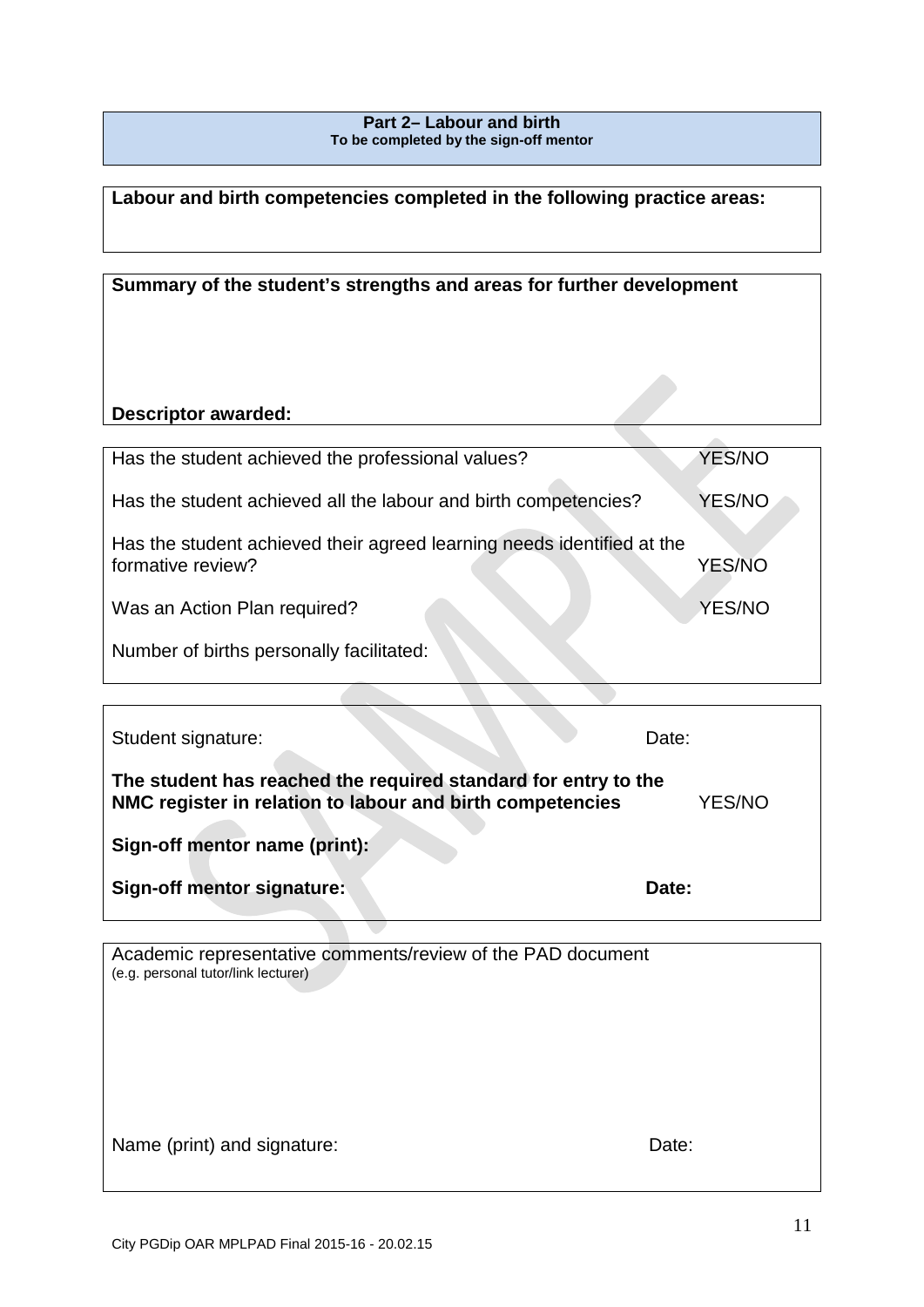# **Part 2– Postnatal and neonatal To be completed by the sign-off mentor**

**Postnatal and neonatal competencies completed in the following practice areas:** 

**Summary of the student's strengths and areas for further development**

# **Descriptor awarded:**

| Has the student achieved the professional values?                      | YES/NO        |
|------------------------------------------------------------------------|---------------|
| Has the student achieved all the postnatal and neonatal competencies?  | <b>YES/NO</b> |
|                                                                        |               |
| Has the student achieved their agreed learning needs identified at the |               |
| formative review?                                                      | <b>YES/NO</b> |
|                                                                        |               |
| Was an Action Plan required?                                           | <b>YES/NO</b> |
|                                                                        |               |
| Number of postnatal assessments undertaken:                            |               |
|                                                                        |               |
| Number of neonatal assessments undertaken:                             |               |
|                                                                        |               |
|                                                                        |               |

| Student signature:                                                                                                                | Date: |        |
|-----------------------------------------------------------------------------------------------------------------------------------|-------|--------|
| The student has reached the required standard for entry to the<br>NMC register in relation to postnatal and neonatal competencies |       | YES/NO |
| Sign-off mentor name (print):                                                                                                     |       |        |
| Sign-off mentor signature:                                                                                                        | Date: |        |

Academic representative comments/review of the PAD document (e.g. personal tutor/link lecturer)

Name (print) and signature: Date: Date: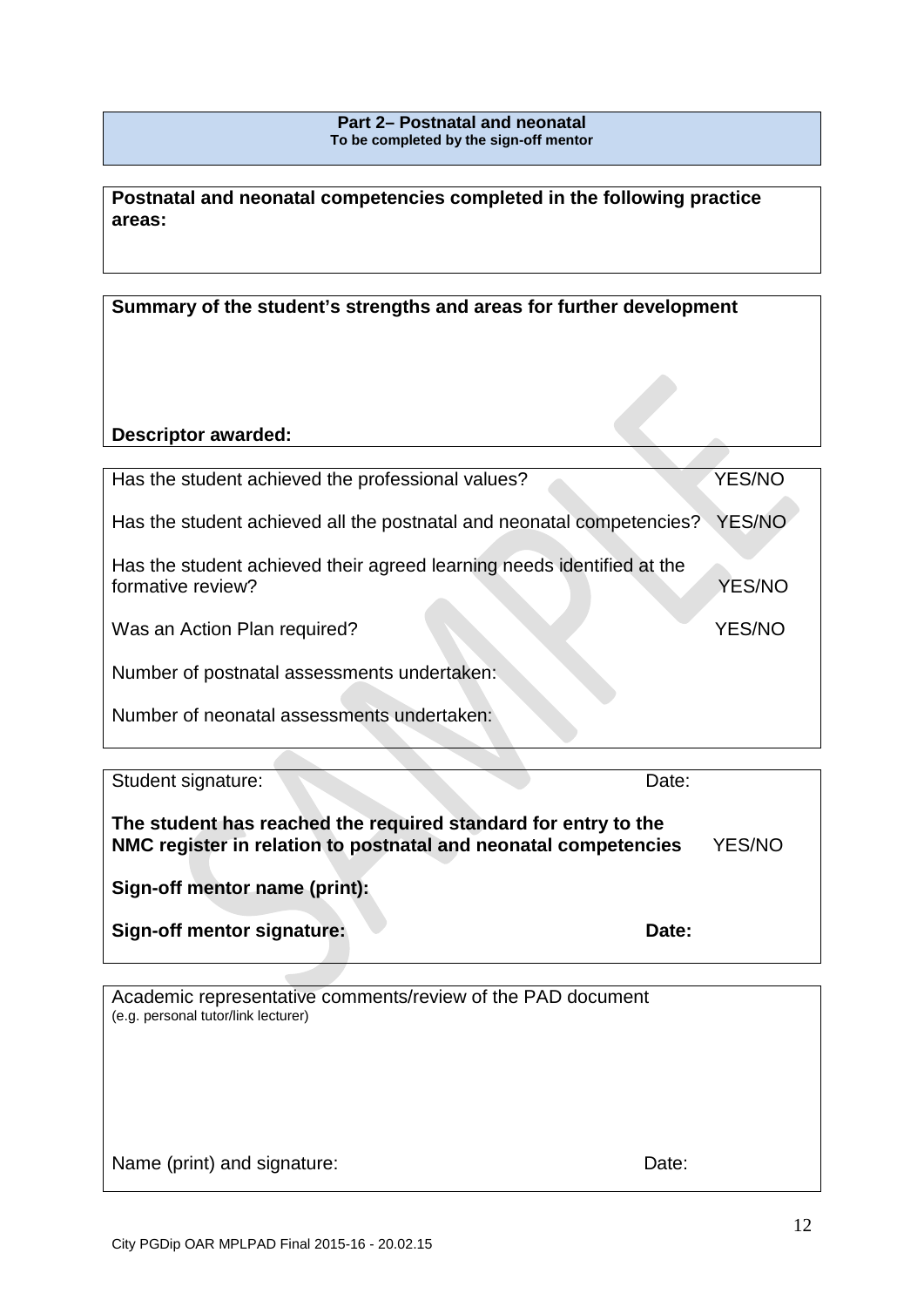# **Part 2 – Infant feeding To be completed by the sign-off mentor**

**Infant feeding competencies completed in the following practice areas:** 

| Summary of the student's strengths and areas for further development                        |               |  |
|---------------------------------------------------------------------------------------------|---------------|--|
|                                                                                             |               |  |
| <b>Descriptor awarded:</b>                                                                  |               |  |
| Has the student achieved the professional values?                                           | <b>YES/NO</b> |  |
| Has the student achieved all the infant feeding competencies?                               | <b>YES/NO</b> |  |
| Has the student achieved their agreed learning needs identified at the<br>formative review? | YES/NO        |  |

| Was an Action Plan required? | YES/NO |
|------------------------------|--------|
|------------------------------|--------|

| Student signature:                                                                                                        | Date:  |
|---------------------------------------------------------------------------------------------------------------------------|--------|
| The student has reached the required standard for entry to the<br>NMC register in relation to infant feeding competencies | YES/NO |
| Sign-off mentor name (print):                                                                                             |        |
| Sign-off mentor signature:                                                                                                | Date:  |

Academic representative comments/review of the PAD document (e.g. personal tutor/link lecturer) Name (print) and signature: Date: Date: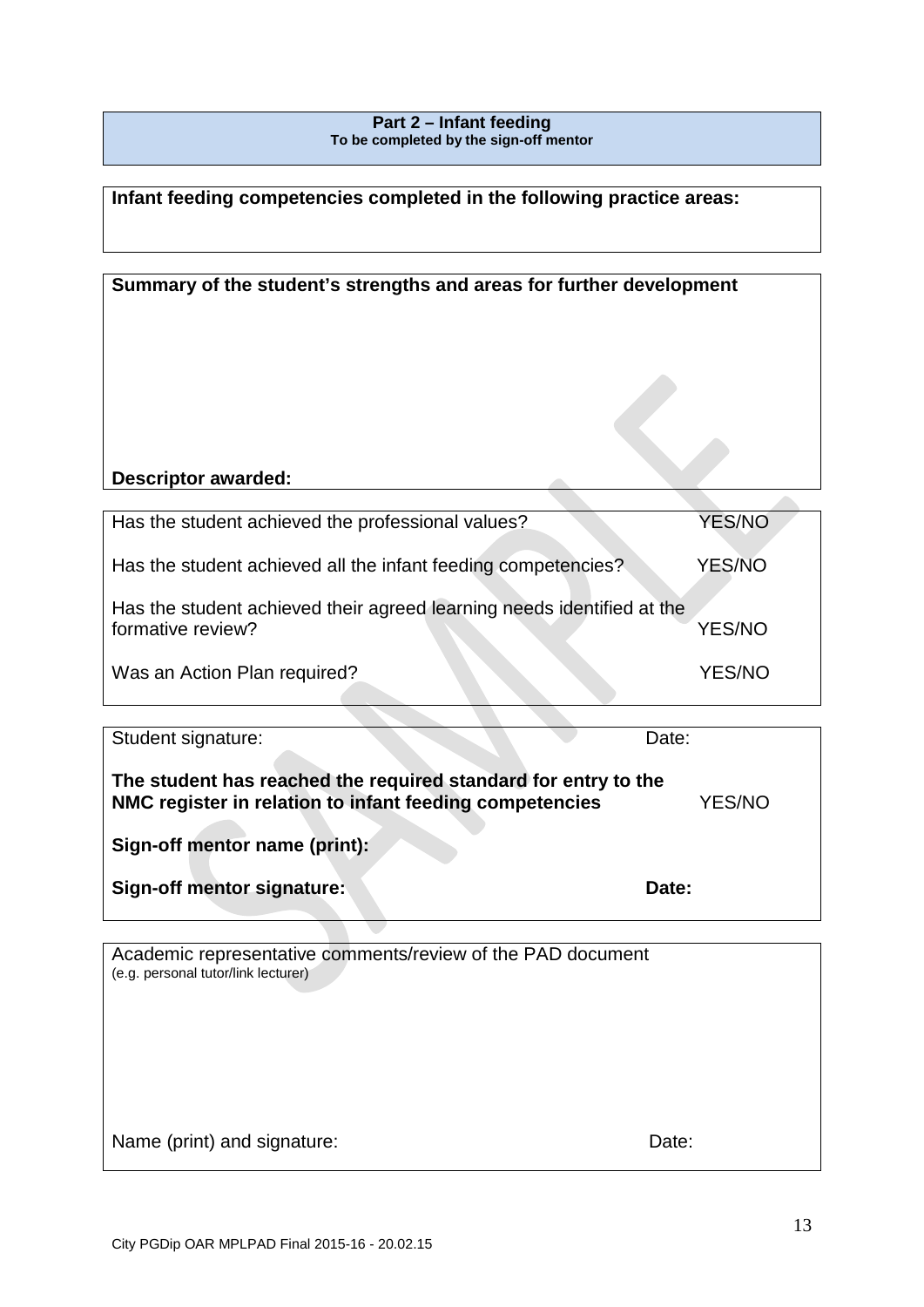## **Midwifery Supervision To be completed by the student and their named Supervisor of Midwives**

Name of Supervisor of Midwives:

Contact details:

Summary of discussion with the Supervisor of Midwives regarding the role of midwifery supervision and the responsibilities of the midwife with regard to continuous professional development, revalidation and Notification of Practice (NoP) requirements:

| Date |
|------|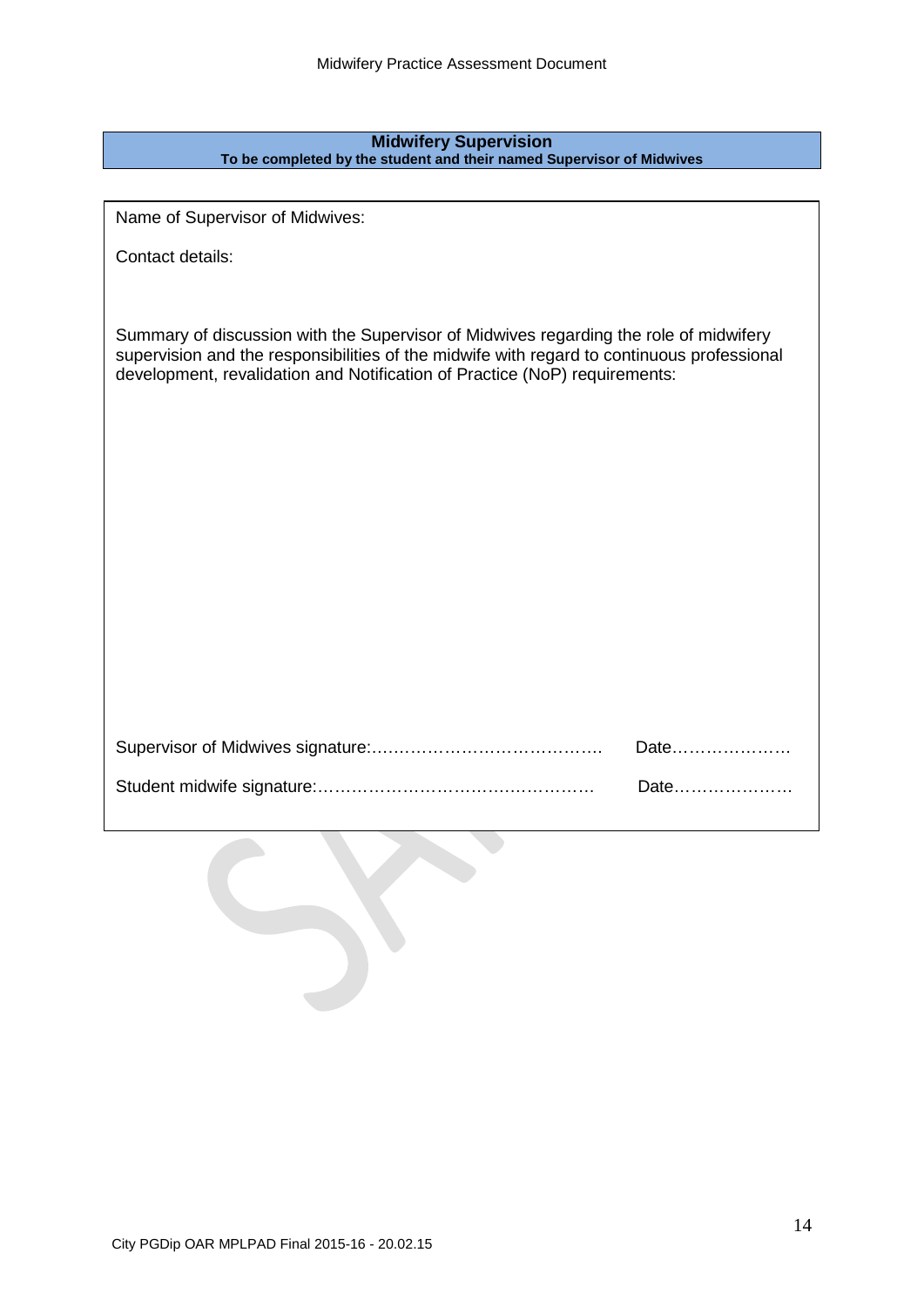# **Progression summary Part 2**

# **Student ID:**

To be completed by academic representative on completion (e.g. personal tutor/link lecturer)

| <b>Cluster</b>                                                 | <b>Descriptor</b><br>awarded | <b>Equivalent</b><br>mark | <b>Total EU</b><br>requirements<br>recorded     | <b>Action plan</b><br>required at<br>formative<br>review? |
|----------------------------------------------------------------|------------------------------|---------------------------|-------------------------------------------------|-----------------------------------------------------------|
| Antenatal                                                      |                              |                           |                                                 | Yes / No                                                  |
| Labour and birth                                               |                              |                           | <b>Births</b><br>Complex<br>facilitated<br>care | Yes / No                                                  |
| Postnatal and<br>neonatal                                      |                              |                           | Postnatal<br><b>Neonatal</b>                    | Yes / No                                                  |
| Infant feeding                                                 |                              |                           |                                                 | Yes / No                                                  |
| <b>Medicines</b><br>management                                 | Pass / Fail                  |                           |                                                 |                                                           |
| <b>Overall mark</b><br>(all 4 marks added and<br>divided by 4) |                              |                           |                                                 |                                                           |
| <b>Equivalent</b><br>grade                                     |                              |                           |                                                 |                                                           |

Have all descriptors been awarded by a sign-off mentor with 'live' status: YES / NO

Has the student recorded the required additional competencies on pages 17 - 19: YES / NO

Number of practice hours recorded

Number of hours outstanding from sickness/absence

**Student progression to NMC registration: YES / NO** 

Comments:

Signature..........................................................................

Name............................................................................... Date.............................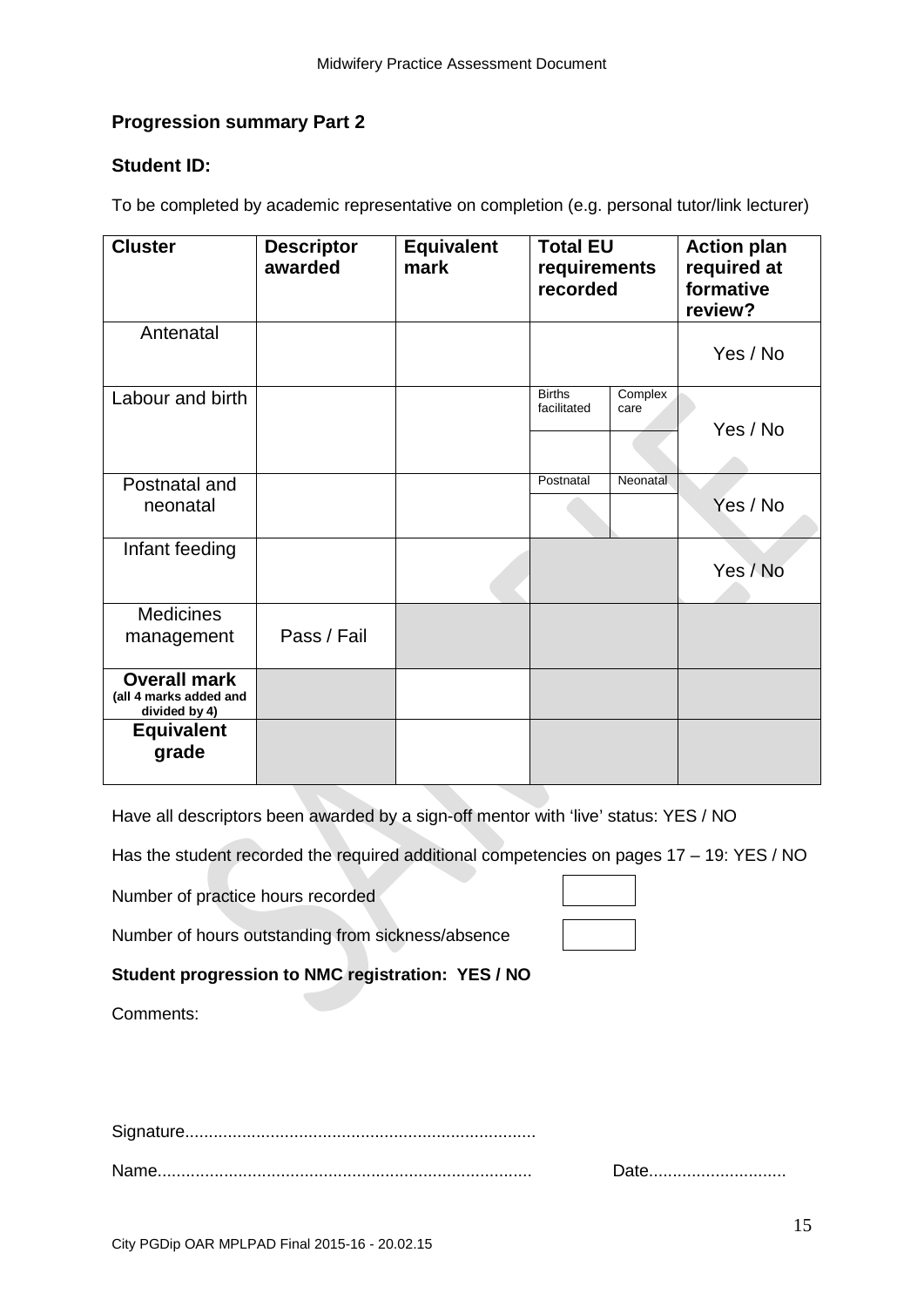# **Additional records**

**EU requirements** at the point of registration (Article 40 of Directive 2005/36/EU) include:

- Performance of an episiotomy and initiation into suturing
- Active participation with breech births (may be simulated)

## **NMC ESC Normal Labour and Birth**

Women can trust/expect a newly registered midwife to:

- Work in partnership with women to facilitate a birth environment that supports their needs.
- Supports the health, safety and wellbeing of women in a variety of birth settings other than the acute hospital environment.

(NMC Standards for pre-registration midwifery education 2009 p.65).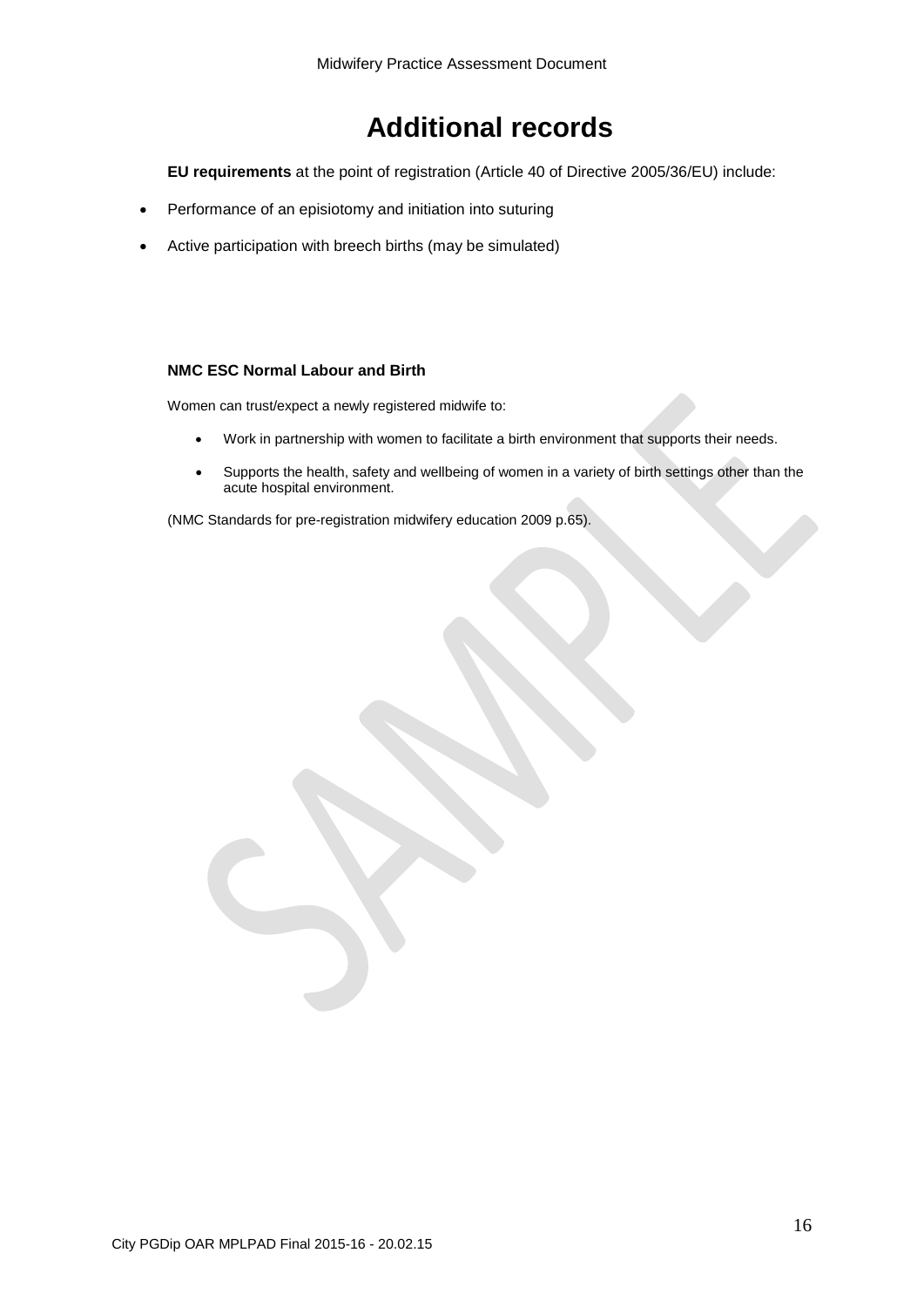# **Performance of episiotomy and initiation into suturing**

'Initiation shall include theoretical instruction and clinical practice. The practice of suturing includes suturing of the wound following an episiotomy and a simple perineal laceration. This may be in a simulated situation if absolutely necessary' (NMC Standards for pre-registration midwifery education 2009 p.65)

#### **Infiltration of the perineum and performance of an episiotomy**

| Date | <b>Clinical indication/comments</b> | Midwife's name and signature |
|------|-------------------------------------|------------------------------|
|      |                                     |                              |
|      |                                     |                              |
|      |                                     |                              |
|      |                                     |                              |
|      |                                     |                              |
|      |                                     |                              |

#### **Initiation into suturing** Suturing observation

| Date | Type of trauma and repair type | Midwife's name and signature |
|------|--------------------------------|------------------------------|
|      |                                |                              |
|      |                                |                              |
|      |                                |                              |
|      |                                |                              |
|      |                                |                              |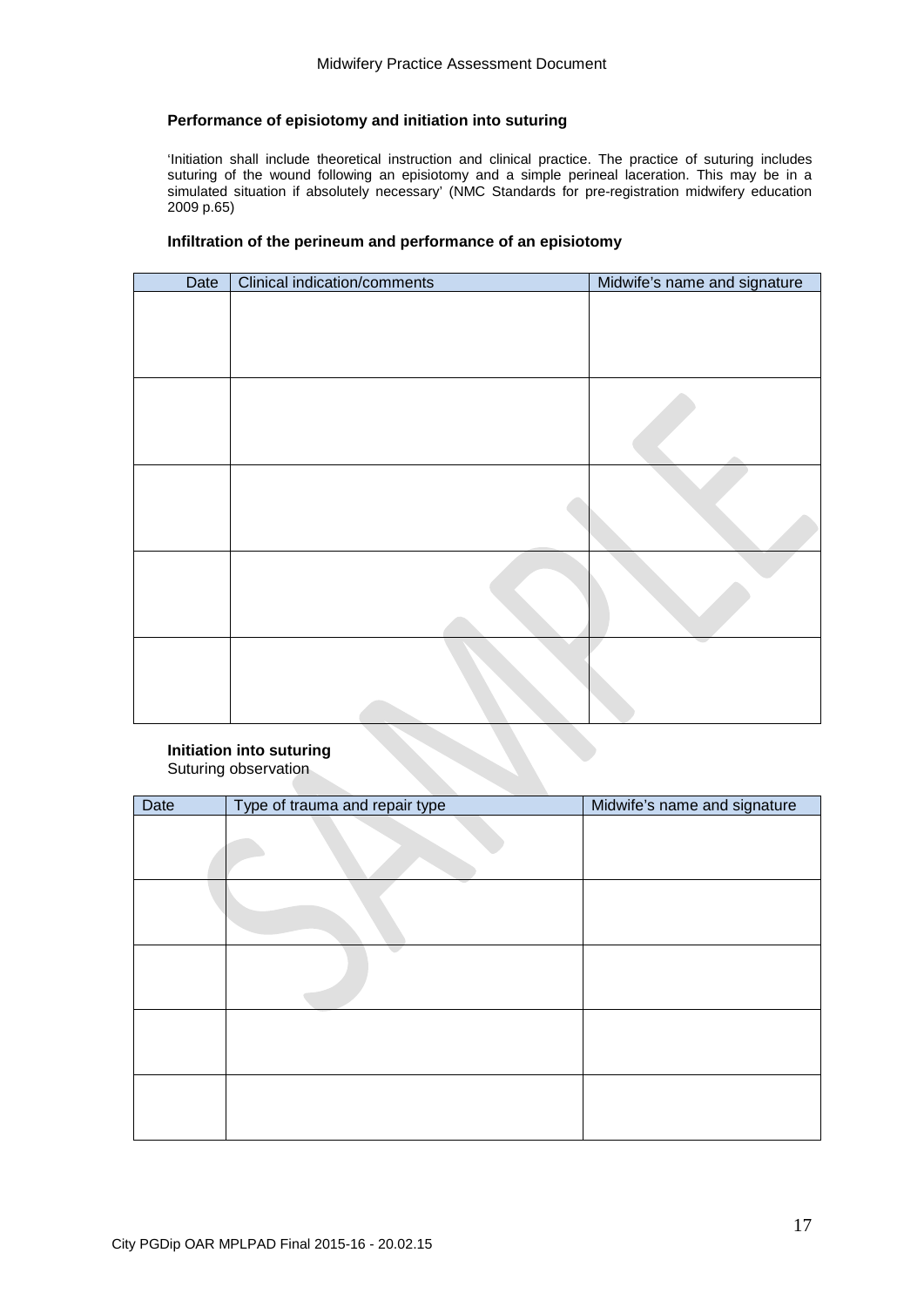# **Initiation into suturing**

Suturing under supervision

| Date | Type of trauma and repair type | Midwife's name and signature |
|------|--------------------------------|------------------------------|
|      |                                |                              |
|      |                                |                              |
|      |                                |                              |
|      |                                |                              |
|      |                                |                              |
|      |                                |                              |
|      |                                |                              |
|      |                                |                              |
|      |                                |                              |
|      |                                |                              |
|      |                                |                              |
|      |                                |                              |
|      |                                |                              |
|      |                                |                              |
|      |                                |                              |
|      |                                |                              |
|      |                                |                              |
|      |                                |                              |

# **Active participation in breech births**

'Where this is not possible because of a lack of breech deliveries practice may be in a simulated situation' (NMC Standards for pre-registration midwifery education 2009 p.65)

| Date | Clinical indication/comments | Midwife's name and signature |
|------|------------------------------|------------------------------|
|      |                              |                              |
|      |                              |                              |
|      |                              |                              |
|      |                              |                              |
|      |                              |                              |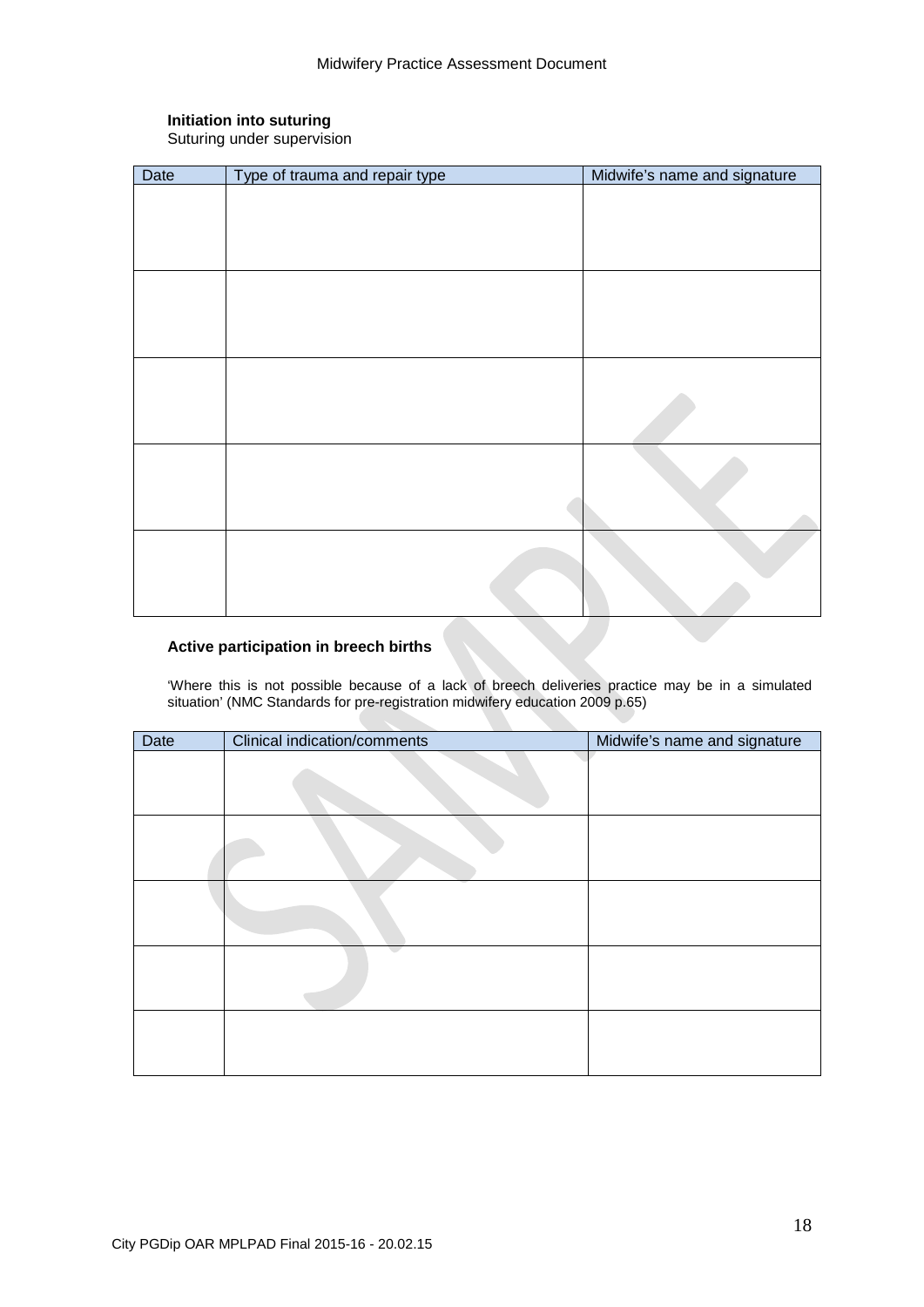# **Supporting women in a variety of settings**

# **NMC ESC Normal Labour and Birth 1.1**

This is a record of experience where you have supported the health, safety and wellbeing of women in a variety of birth settings other than the acute hospital environment. (NMC Standards for pre-registration midwifery education 2009 p.65).

| <b>Date</b> | Details of practice area/clinical setting                                                             | Midwife's name and<br>signature |
|-------------|-------------------------------------------------------------------------------------------------------|---------------------------------|
| May<br>2015 | Míddleton Bírth Centre, mídwífery-led<br>stand-alone unit<br>Supported 5 women in labour and 2 births | Barbara James<br>Barbara James  |
|             |                                                                                                       |                                 |
|             |                                                                                                       |                                 |
|             |                                                                                                       |                                 |
|             |                                                                                                       |                                 |
|             |                                                                                                       |                                 |
|             |                                                                                                       |                                 |